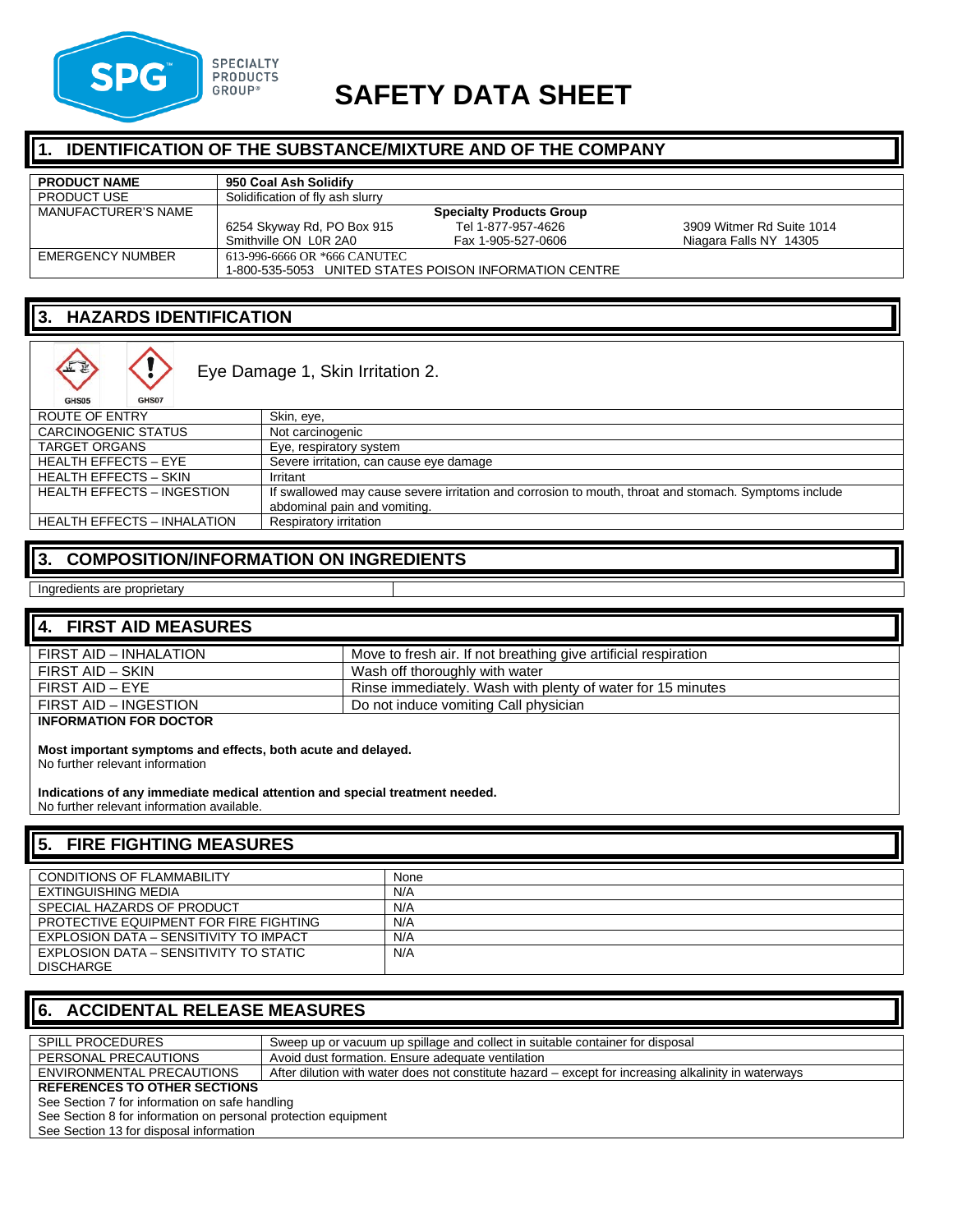### **7. HANDLING AND STORAGE**

HANDLING Wear personal protective equipment.<br>STORAGE Store in a cool, dry, well-ventilated and Store in a cool, dry, well-ventilated area Store out of direct sunlight. **INFORMATION ABOUT PROTECTION AGAINST EXPLOSION AND FIRE** No a fire hazard.

**SPECIFIC END USE(S)** 

No further relevant information available

### **8. EXPOSURE CONTROLS/PERSONAL PROTECTION**

| <b>ENGINEERING CONTROL</b><br>MEASURES | Use general ventilation to maintain air concentration below recommended exposure limit |
|----------------------------------------|----------------------------------------------------------------------------------------|
| <b>RESPIRATORY PROTECTION</b>          | If the TLV of 5 mg/m <sup>3</sup> is exceeded use a NIOSH/MSHA mask.                   |
| <b>HAND PROTECTION</b>                 | Wear gloves                                                                            |
| EYE PROTECTION                         | Chemical splash goggles must be worn                                                   |
| <b>BODY PROTECTION</b>                 | Glove and body protection to prevent skin contact                                      |
| PROTECTION DURING<br>APPLICATION       | Do not breathe dust or fumes.                                                          |

## **9. PHYSICAL AND CHEMICAL PROPERTIES**

| PHYSICAL STATE                        | Off-white powder        |
|---------------------------------------|-------------------------|
| <b>ODOUR &amp; APPEARANCE</b>         | None                    |
| ODOR THRESHOLD (ppm)                  | N/A                     |
| <b>SPECIFIC GRAVITY</b>               | <b>ND</b>               |
| VAPOR DENSITY (AIR = 1)               | <b>ND</b>               |
| VAPOR PRESSURE at 20°C                | <b>ND</b>               |
| <b>EVAPORATION RATE</b>               | <b>ND</b>               |
| BOILING POINT (°C/°F)                 | $ND >> 120^{\circ}C$    |
| FREEZING POINT (°C/°F)                | N/A                     |
| рH                                    | 12.4 saturated solution |
| COEFFICIENT OF WATER/OIL DISTRIBUTION | ND.                     |
| SOLUBILITY IN WATER                   | 1.65q/L                 |
| VOC(q/L)                              | 0                       |
| FLASH POINT (PMCC) (°C/°F)            | None                    |
| UPPER FLAMMABLE LIMIT %VOL            | N/A                     |
| LOWER FLAMMABLE LIMIT %VOL            | N/A                     |
| AUTOIGNITION TEMP (°C/°F)             | N/A                     |

# **10. STABILITY AND REACTIVITY**

| <b>STABILITY</b>                 | Moisture sensitive                                     |
|----------------------------------|--------------------------------------------------------|
| CONDITIONS TO AVOID              | Avoid dust formation                                   |
| MATERIALS TO AVOID               | Strong oxidizing agents, reducing agents, acids, bases |
| HAZARDOUS POLYMERIZATION         | Will not occur                                         |
| HAZARDOUS DECOMPOSITION PRODUCTS | None under normal processing                           |

### **11. TOXICOLOGICAL INFORMATION**

| EFFECTS OF ACUTE EXPOSURE            | May cause severe irritation to nose, throat and respiratory tract |
|--------------------------------------|-------------------------------------------------------------------|
| EFFECTS OF CHRONIC EXPOSURE          | Chronic skin exposure may cause dermatitis.                       |
| <b>IRRITANCY</b>                     | Can cause skin burns, irritating to respiratory system            |
| <b>SENSITIZATION</b>                 | Not expected to be a skin or respiratory sensitizer               |
| <b>CARCINOGENICITY</b>               | Not listed as a carcinogenic agent                                |
| REPRODUCTIVE TOXICITY                | No information                                                    |
| <b>TERATOGENICITY</b>                | No information                                                    |
| <b>MUTAGENICITY</b>                  | No information                                                    |
| TOXICOLOGICALLY SYNERGISTIC PRODUCTS | Not available                                                     |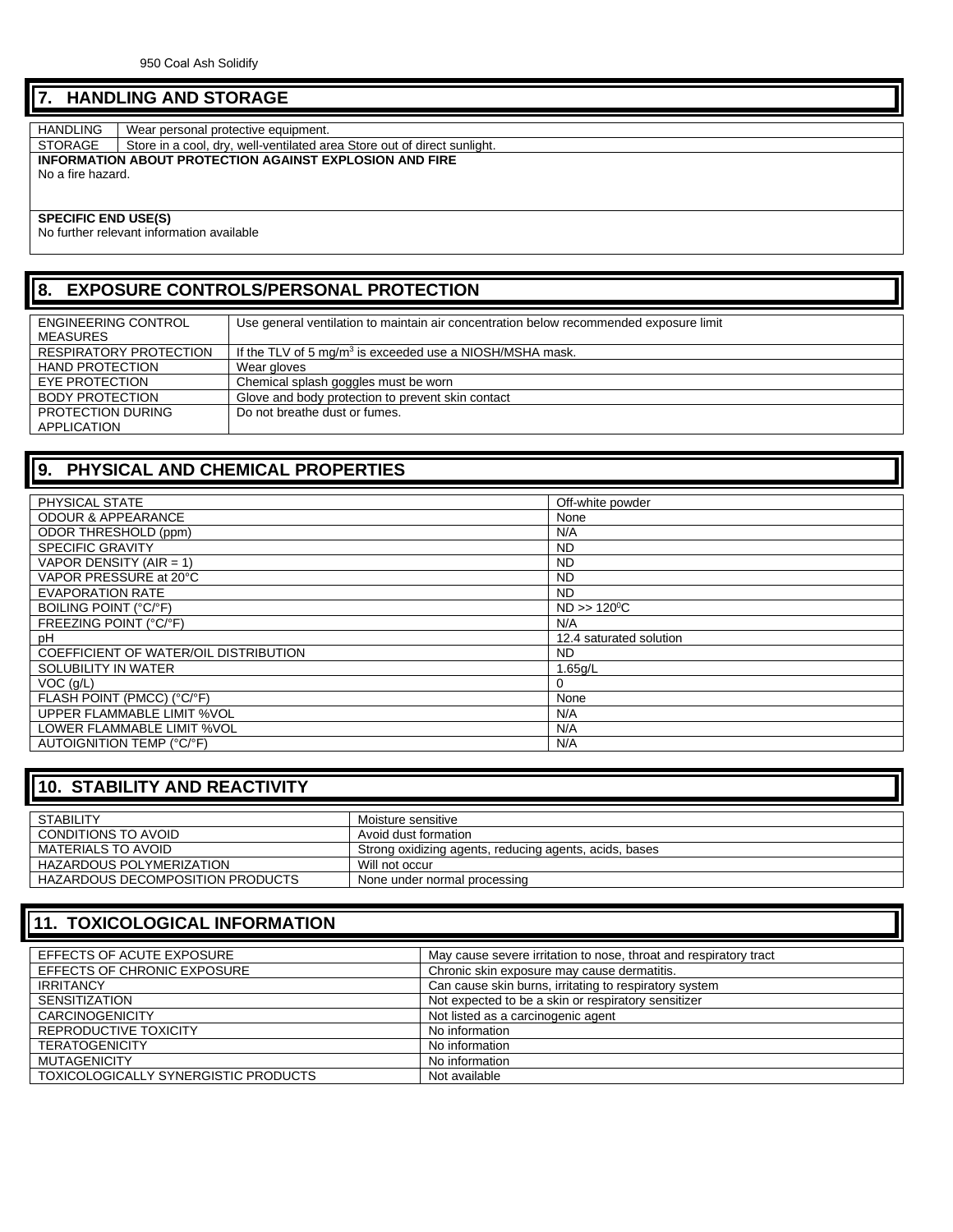#### **12. ECOLOGICAL INFORMATION**

| <b>MOBILITY</b>           | If released freely into environment expected to have mobility due to its slight water solubility |
|---------------------------|--------------------------------------------------------------------------------------------------|
| PERSISTENCE/DEGRADABILITY | Persistence is unlikelv                                                                          |
| BIO-ACCUMULATION          | No information                                                                                   |
| <b>ECOTOXICITY</b>        | Not listed                                                                                       |
|                           |                                                                                                  |

#### **RESULTS of PBT and vPvB Assessment**

**PBT:** N/A

**vPvB**: N/A

### **13. DISPOSAL CONSIDERATIONS**

PRODUCT DISPOSAL Contain spill. Prevent large quantities from entering water ways and contacting vegetation.

#### **UNCLEANED PACKAGINGS**

**Recommendation:** Disposal must be made according to official regulations

| <b>4. TRANSPORTATION INFORMATION</b> |                                                             |  |
|--------------------------------------|-------------------------------------------------------------|--|
|                                      |                                                             |  |
| <b>CANADA</b>                        |                                                             |  |
| <b>HAZARD LABEL</b>                  | Not required                                                |  |
| <b>EXPORT</b>                        |                                                             |  |
| <b>DOT CFR 172.101 DATA</b>          | Not regulated                                               |  |
| UN PROPER SHIPPING NAME              |                                                             |  |
| UN CLASS                             |                                                             |  |
| UN NUMBER                            | None<br>Not regulated                                       |  |
| UN PACKAGING GROUP                   |                                                             |  |
| <b>FLASH POINT</b>                   | N/A                                                         |  |
| <b>HAZARDOUS MATERIAL</b>            | Not considered hazardous material                           |  |
| <b>HAZARD LABEL</b>                  | None                                                        |  |
| ENVIRONENTAL HAZARDS                 | This product does not meet criteria for                     |  |
|                                      | An environmentally hazardous mixture according to IMDG code |  |
| SPECIFIC PRECAUTIONS FOR USER        | None                                                        |  |
| <b>TDG CLASSIFICATION</b>            | None, not regulated                                         |  |

#### **15. REGULATORY INFORMATION**

#### WHMIS CLASSIFICATION:

#### CEPA STATUS (DSL):

This product has been classified in accordance with the hazard criteria of the Controlled Products Regulations (CPR) and the MSDS contains all the information required by CPR.